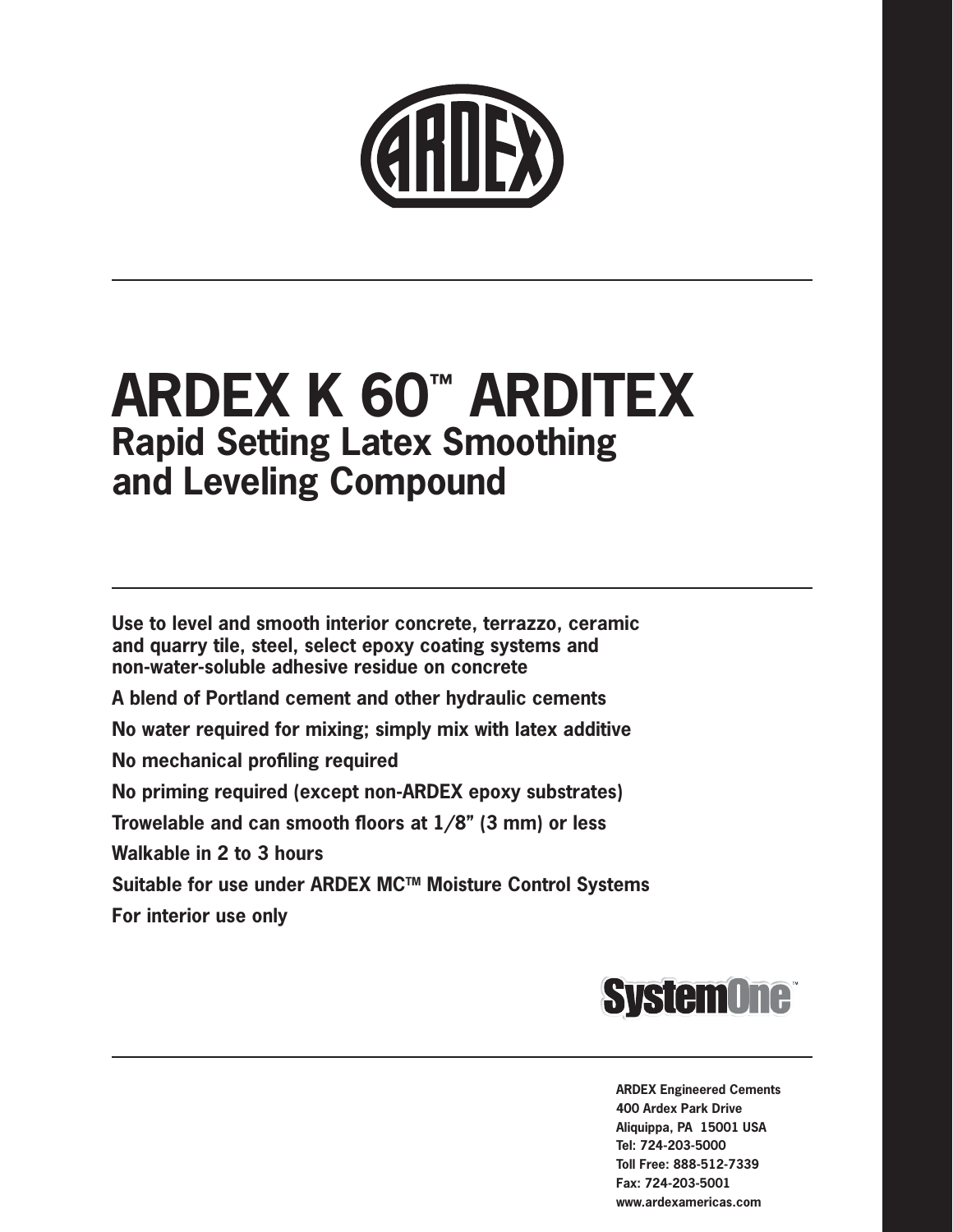# **ARDEX K 60™ ARDITEX Rapid Setting Latex Smoothing and Leveling Compound**

## **Description and Usage**

ARDEX K 60™ ARDITEX is a blend of Portland cement and other hydraulic cements that is a self-smoothing, trowelable, latex leveling compound with excellent adhesion, flexibility and moisture resistance. ARDEX K 60 can be used to smooth interior concrete, terrazzo, ceramic and quarry tile, steel, select epoxy coating systems and non-water-soluble adhesive residue on concrete, prior to the installation of finished flooring on, above or below grade. No mechanical profiling is required. For most applications, no priming is required. ARDEX K 60 is pourable and seeks its own level to produce a smooth, flat, hard surface. It can also be used as a smoothing compound on permanently wet areas prior to the installation of ARDEX MC™ Moisture Control Systems (please contact the ARDEX Technical Service Department for instructions).

#### **Substrate Preparation**

For each of the substrates listed below, acid etching, sanding, adhesive removers, solvents and sweeping compounds are not acceptable means for cleaning the substrate. Substrate and ambient temperatures must be a minimum of 50°F (10°C) for the installation of ARDEX products. Substrates must be dry during installation and cure. For more detailed information on substrate preparation, please refer to the ARDEX Substrate Preparation Brochure at www.ardexamericas.com.

All substrates must be solid, structurally sound, thoroughly clean and free of oil, wax, grease, asphalt, latex and gypsum compounds, curing compounds\*, sealers and any contaminant that might act as a bond breaker. Substrates that are sound, solid and uncontaminated may be bonded to without the need for mechanical profiling. If necessary, mechanically clean the floor down to a sound, solid surface by shot blasting or similar. Over-watered, frozen, powdery, loose or otherwise weak surfaces also must be cleaned down to sound, solid surfaces by mechanical methods. Sanding equipment is not an effective method to remove contaminants from concrete.

**\*NOTES ON CURING COMPOUNDS:** Test areas of ARDEX K 60 can be installed and evaluated over concrete slabs that have been treated with either silicate or acrylic resin curing compounds. These compounds must be installed in strict accordance with the compound manufacturer's written recommendations. If a silicate type has been used, all residual salts must be removed. For instructions on priming concrete with acceptable curing compounds, please refer to the Priming section of this brochure.

Please be advised, however, that there are a number of curing compounds sold today that are wax- or petroleum-based emulsions. These are permanent bond breakers that must be removed completely prior to patching or leveling. Dissipating compounds must also be removed completely by mechanical means prior to installing any ARDEX material.

It is imperative to be able to determine the type of curing compound that was used before proceeding. Any curing compound that cannot be identified should be completely, mechanically removed.

**ADHESIVE RESIDUES ON CONCRETE:** ARDEX K 60 also can be installed over non-water-soluble adhesive residue on concrete only. The adhesive must first be tested to make certain it is not water-soluble. Water-soluble adhesives must be removed mechanically down to clean concrete.

Non-water-soluble adhesives should be prepared to a thin, well-bonded residue using the wet-scraping technique as recommended by the Resilient Floor Covering Institute (www.rfci.com) to remove thick areas and adhesive build-up, as well as any areas that are weak or not well bonded to the concrete. Any existing patches below the adhesive must be removed completely.

**EPOXY COATING SYSTEMS:** As all epoxy coating systems vary, we recommend installing an adequate number of properly located test areas, to include the selected floor coverings, to determine the suitability of the product for its intended use.

**ARDEX MC™ RAPID One-Coat Moisture Control System For Concrete to Receive ARDEX Underlyaments:** ARDEX K 60 can be installed over the ARDEX MC RAPID Moisture Control System without the use of a primer. The ARDEX MC RAPID must cure a minimum of 4 hours before ARDEX K 60 can be installed. When installing ARDEX K 60 over ARDEX MC RAPID that has not been primed or sand broadcasted, the ARDEX K 60 must be installed within 8 hours of application of the final coat of the ARDEX MC RAPID.

**STEEL:** Steel substrates must be rigid, well supported, properly anchored, and free of undue flex and vibration. Shot blast the surface prior to installation.

**OTHER NON-POROUS SUBSTRATES:** ARDEX K 60 also can be applied over other clean, sound and solidly bonded nonporous substrates, including burnished concrete and ceramic and quarry tile.

**Note on asbestos-containing materials:** Please note that when removing existing flooring, any asbestos-containing materials should be handled and disposed of in accordance with applicable federal, state and local regulations.

#### **Recommended Tools**

ARDEX T-1 Mixing Paddle, ARDEX T-10 Mixing Drum, ARDEX T-4 Spreader, ARDEX T-5 Smoother or spiked roller, steel trowel, a 1/2" (12 mm) heavy-duty drill (min. 650 rpm) and baseball or soccer shoes with non-metallic cleats for self-leveling applications.

#### **Priming**

No priming is required, with the exception of non-ARDEX epoxy substrates, including epoxy terrazzo. Prime epoxy substrates with ARDEX P 82™ Ultra Prime, following the instructions in the ARDEX P 82 technical brochure.

To minimize the potential for pinholes forming in the ARDEX K 60 installed over extremely absorbent concrete, the concrete can first be primed with ARDEX P 51™ Primer diluted 1:1 with water. Apply evenly with a soft bristled push broom. Do not use paint rollers, mops or spray equipment. Do not leave any bare spots. Brush off puddles and excess primer. Allow primer to dry to a clear, thin film (min. 3 hours, max. 24 hours).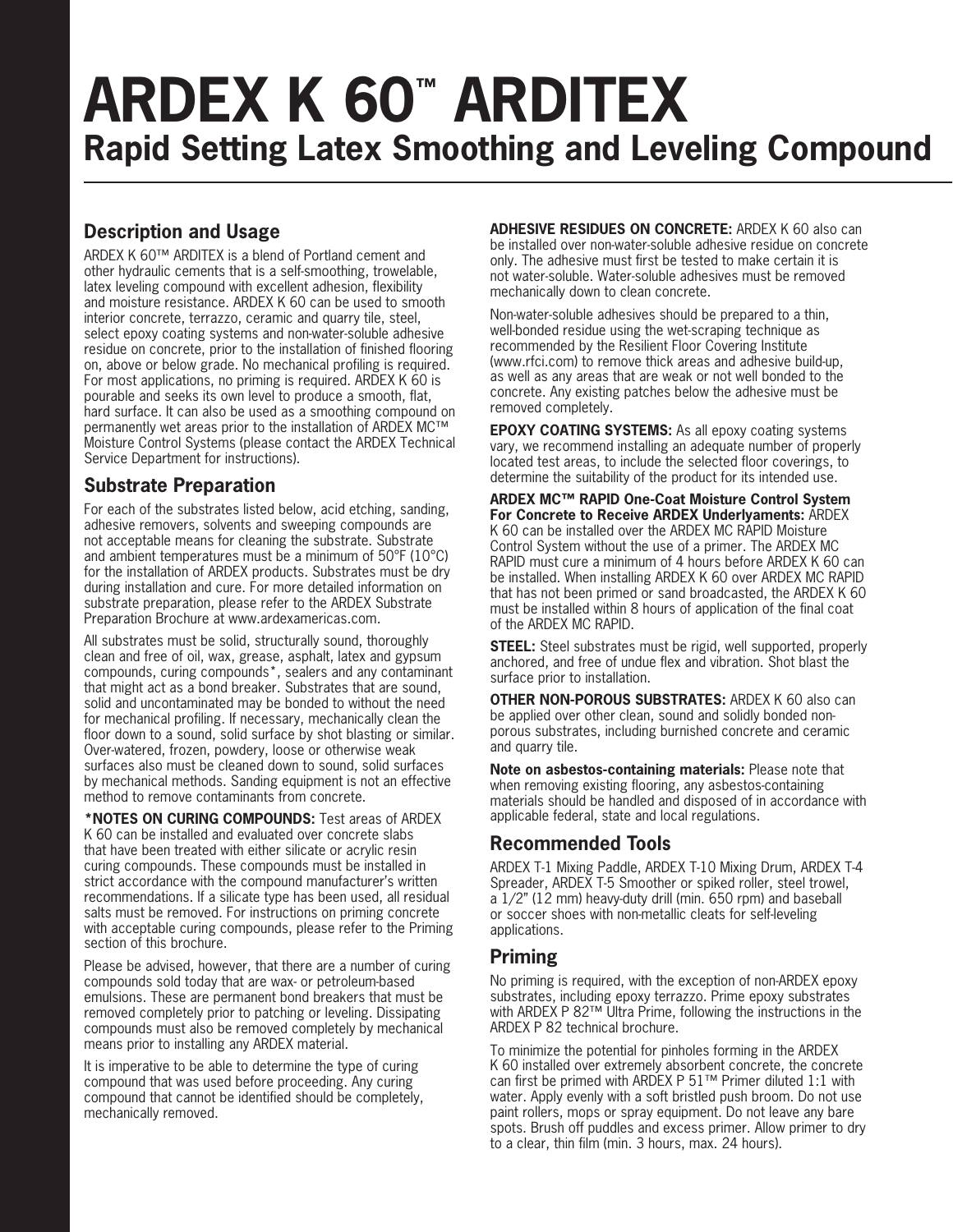

#### **Joints and Cracks**

Under no circumstances should ARDEX K 60 be installed over any moving joints or moving cracks. All existing expansion joints, isolation joints and construction joints, as well as all moving cracks, must be honored up through the underlayment and flooring.

As needed, dormant cracks and dormant control joints can be filled with ARDEX FEATHER FINISH® or ARDEX ARDIFIX™, following the instructions in each product's technical brochure. Please note that if ARDEX ARDIFIX is used, it must be sandbroadcast to refusal.

However, please be advised that while dormant control joints and dormant cracks in the slab may be filled with ARDEX FEATHER FINISH or ARDEX ARDIFIX prior to installing ARDEX K 60, this filling is not intended to act as a repair method that will eliminate the possibility of joints and cracks telegraphing. ARDEX FEATHER FINISH, ARDEX ARDIFIX and ARDEX K 60 are non-structural materials and are, therefore, unable to restrain movement within a concrete slab. This means that while some dormant joints and dormant cracks may not telegraph through the ARDEX materials and up into the finish flooring, cracks will telegraph in any area that exhibits movement, such as an active crack, an expansion or isolation joint, or an area where dissimilar substrates meet. We know of no method to prevent this telegraphing from occurring.

#### **Mixing and Application**

Mix each 35 lb. (15.9 kg) bag of ARDEX K 60 Powder with a 1 Gallon (3.8 L) bottle of ARDEX K 60 Latex Liquid. Do not mix with water. Pour the Latex Liquid in the mixing drum first, and then add the Powder while mixing with an ARDEX T-1 Mixing paddle and a 1/2" (12 mm) heavy-duty drill (min. 650 rpm). Mix thoroughly for approximately 2 to 3 minutes to obtain a lump-free mix.

ARDEX K 60 has a flow time of 10 minutes at 70°F (21°C). Pour the mix onto the floor and spread with the ARDEX T-4 Spreader. Immediately smooth the material with the ARDEX T-5 Smoother. ARDEX K 60 also can be finished using a spiked roller. Work in a continuous manner during the entire self-leveling installation. Wear baseball or soccer shoes with non-metallic cleats to avoid leaving marks in the liquid ARDEX K 60.

#### **Thickness of Application**

For self-leveling applications, ARDEX K 60 must be installed from a minimum thickness of 1/8" (3 mm) up to a maximum thickness of 1/2" (12 mm) over large areas and also can be featheredged to match existing elevations. Furthermore, ARDEX K 60 is trowelable and can be skim coated.

Please note that for thin applications, the profile of the substrate can affect the flatness and smoothness of the ARDEX K 60. The thickness of the application should be calculated based on the surface profile of the substrate and the specified tolerances of the floor covering.

For areas requiring a thickness greater than 1/2'' (12 mm), ARDEX recommends using a suitable ARDEX self-leveling underlayment, such as ARDEX K 15® Premium Self-Leveling Underlayment.

When installing ARDEX K 60 over ARDEX MC™ Moisture Control Systems, epoxy coatings, non-water soluble adhesive residue on concrete or steel, the maximum installation thickness is 1/4" (6 mm).

#### **Wear Surface**

ARDEX K 60 is not to be used as a permanent wear surface, even if coated or sealed. ARDEX K 60 must be covered by a suitable floor covering material, such as carpet, vinyl flooring, ceramic tile, etc. For resurfacing and leveling indoor concrete floors in warehouses, storage areas, hallways or other areas where a wear surface is required, use ARDEX SD-T® Self-Drying, Self-Leveling Concrete Topping, ARDEX K 500™ Self-Leveling Concrete Topping or ARDEX K 301™ Exterior Self-Leveling Concrete Topping.

#### **Installation of Flooring (Dry Times Calculated at 70°F)**

ARDEX K 60 is walkable 2 to 3 hours after installation. Moistureinsensitive tiles such as ceramic, quarry and porcelain can be installed after 6 hours. Porous-backed carpet can be installed after 12 hours. Other flooring structures can be installed after 16 to 24 hours. Skim coating applications may be suitable for the installation of finish flooring in as little as 4 hours under ideal drying conditions. Drying time is a function of jobsite temperature and humidity conditions, as well as the installation thickness. Low substrate temperatures and/or high ambient humidity will extend the drying time. Adequate ventilation and heat will aid drying.

#### **Use as a Pre-Smoothing Compound beneath ARDEX MC™ Moisture Control Systems**

If using ARDEX K 60 as a pre-smoothing compound beneath an ARDEX MC Moisture Control System, please contact the ARDEX Technical Service Department for instructions on substrate preparation and installation.